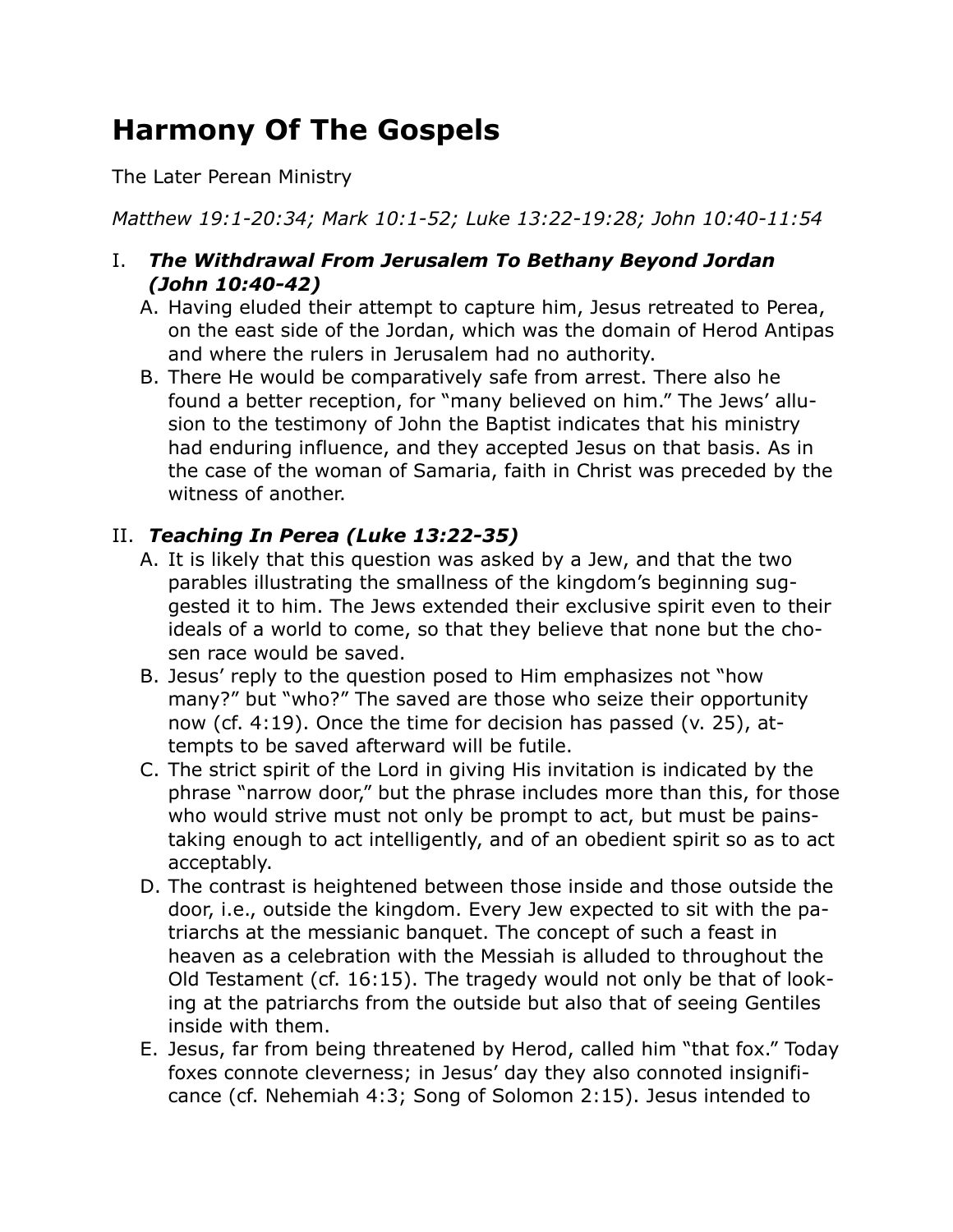continue His ministry and to manifest the power of the kingdom, but not indefinitely. That time was short.

F. Luke draws the reader's attention to Jerusalem, that city of destiny, both as the place of our Lord's crucifixion and as the pathetic, unwilling object of His love. That love is set forth with beautiful imagery.

# III. *Jesus Heals On The Sabbath And Defends Himself (Luke 14:1-24)*

- A. Since this is the fourth time Luke records a controversy over the Sabbath, it is obvious that this was a major issue between Jesus and the religious leaders (cf. 6:1-5, 6:11; 13:10-17).
- B. His enemies evidently expected Jesus to act on impulse, and were confused by His calm, deliberate question. They kept their silence, but their silence only justified Him, since it was the duty of every lawyer to pronounce this act unlawful if it had been so.
- C. Jesus taught how to avoid earthly shame and obtain worldly honor. Yet they form a parable which is intended to teach the great spiritual truth that true humility leads to exaltation. Both man and God look upon humiliation as the just punishment of pride; but it is a pleasure to every right-minded spirit to give joy to the humble by showing Him respect and honor.
- D. The three excuses show 1) that the guests had made their arrangements without the least regard for the hour of the banquet; and 2) that they set little value upon either the friendship or the feast of the one who had invited them. The general invitation was given by Moses and the prophets in the ages before the feast was prepared.
- E. Although Jesus does not interpret the parable, we may link it with 13:28-30 and find in it an allusion of the extension of the gospel to the Gentiles. Those who had the benefit of the original invitation are the Jews with all their heritage and spiritual advantages (cf. Romans 9:4-5). "None" (vs. 24) refers to the parable and stresses the seriousness of the consequences of rejecting God's invitation.

# IV. *Great Crowds Follow Him And He Warns About Discipleship (Luke 14:25-35)*

- A. In the cases Jesus gives, the person would appear to "hate" those whom he abandoned for Christ. It is like repent, anger, etc., when spoken of God. If one takes the passage literally, it would be contrary to Ephesians 6:1-3 and Colossians 3:20, and also contrary to our Lord's own example (John 19:25-27).
- B. Jesus uses two different circumstances to illustrate His basic point: discipleship requires a conscious advance commitment, made with a realistic estimate of the ultimate personal cost. The practical nature of the circumstances Jesus so vividly pictures underlines the fact that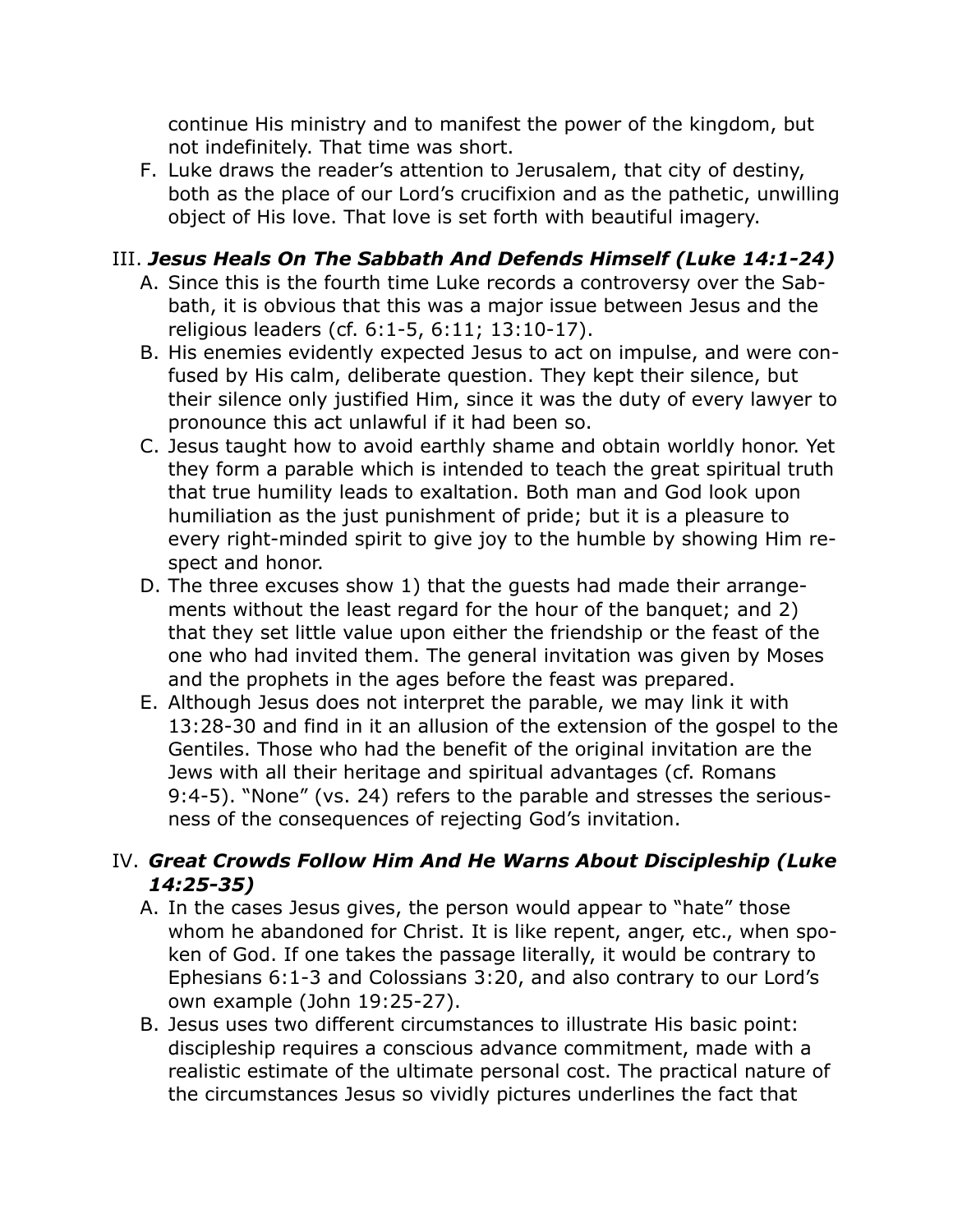Christian discipleship is not some theoretical abstract ideal but hard reality.

- C. In contrast to the cares of the rich young ruler (18:22), Jesus does not say a disciple should sell all his possessions and give everything away. His thought probably is that of a continual abandonment of possessions, yielding up the right of ownership or the desire to cling to possessions, rather than outright disposal of them. The disciple of Jesus may be given the use of possessions in trust, as a stewardship, but they are no longer his or her own. This understanding is therefore consistent with the command to use our possessions wisely (cf. 16:1-12).
- D. The reference to salt here is due to the common element it shares with the preceding illustrations -- the consistent quality of life that Jesus expects of His disciples. The point is that tasteless salt is useless. Those who have ears are expected to apply this lesson to themselves.

## V. *The Scribes And Pharisees Murmur Against Jesus (Luke 15:1-32)*

- A. In Old Testament times it was taken for granted that God's people did not consort with sinners (cf. Psalm 1), but the Pharisees extended this beyond the biblical intent. The parables that follow show that the return of "sinners" to God should be a cause for joy to the religious leaders, just as it was to God.
- B. "Man" is emphatic; it is made so to convey the meaning that if man would so act, how much more would God so act. Two points are striking. First, in the obvious analogy to the search for the sheep, Jesus takes the initiative in seeking out lost people -- a major theme in Luke (cf. 19:10). Second, the climax of the story is not only the return of the sheep but the triumphant rejoicing in its rescue.
- C. The woman, having only ten pieces of silver, was evidently very poor. Considering the neighborly feelings in a small village, such joy is understandable, especially if the coin represented a tenth of the woman's savings. Jesus' final comment reinforces that joy. This parable, like that of the lost sheep, justifies Jesus' welcome of sinners (vs. 2).
- D. The two sons represent those who profess religion (the elder) and the openly irreligious (the younger). The sinful seek to escape from the authority of God just like the younger son sought to be independent of his father. He soon found himself in the deepest of humiliation and degradation.
- E. Repentance, in this parable, is pictured as a journey. It is more than a mere emotion or impulse. The younger son admitted that his sins were ultimately against God ("heaven"). The father in the story portrays the characteristics and attitudes of a loving heavenly Father, as Jesus' listeners would recognize (Psalm 103:13). In an ironic twist of fate, the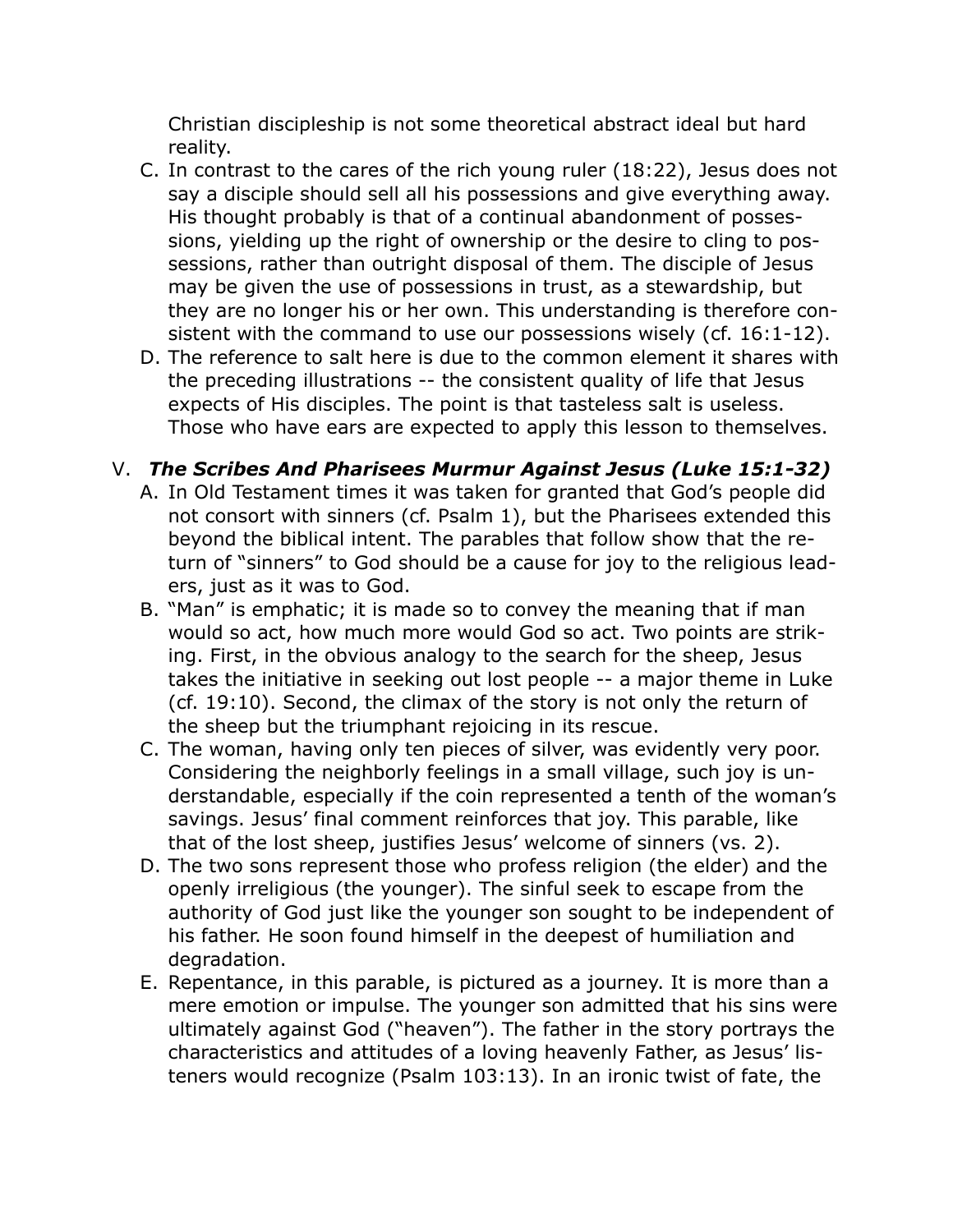elder brother was not pacified by his father. He continued to rebel against the father's will until he himself became the lost son.

# VI. *Three Parables On Stewardship (Luke 16:1-17:10)*

- A. The attitude of the two brethren to their father's estate, as set forth in the previous parable, introduced thoughts as to the proper relation which a man bears to his possessions, and Jesus discusses these relations in this parable.
- B. The steward, a worldly-minded man, knew better how to deal with a worldly-minded master above him and dishonest tenants beneath him and his needy brethren around him. Christians do not belong to this evil age, but they can nevertheless make responsible use of worldly wealth. This is their stewardship. God does not judge by the magnitude of the act, but by the spiritual motives which lie in back of the act. In the administration of the small possessions entrusted to us we reveal our disposition toward large possessions.
- C. The brief excerpt from Jesus' teaching on divorce and remarriage is included as an example of one aspect of the law that the Pharisees tended to minimize. The teaching is essentially the same as in Matthew 5:32, except that Luke 1) omits the phrase "except for fornication;" 2) says that the remarried man commits adultery rather than that he causes his first wife to do so; and 3) includes a comment about a man who marries a divorced woman.
- D. We can generally consider that the parable of the unjust steward teaches how riches are to be used and the parable of the rich man and Lazarus teaches the terrible consequences of a failure to use riches. While Lazarus was in "Abraham's bosom," the rich man was in "torment." The torment was so great that the rich man requested Lazarus' help in cooling him, but it was refused. Also refused was his request for one to return from the dead to aid his brothers. The rich man simply disregarded the affairs of the future life, choosing instead to cast his lot with the earthly, fading possessions of this life.
- E. Starting in Luke 17:1, Jesus ceases to speak to the Pharisees, and begins a new series of sayings addressed to the disciples. Righteousness has its obligation to rebuke as well as love has to forgive. The apostles asked for faith that they might be able to fulfill the great moral requirements that Jesus just revealed. He furthermore teaches that duty coexists with ability. When one's faith endows him with great talents he cannot consider himself as an unusually profitable servant because he can do no more than is his duty to do.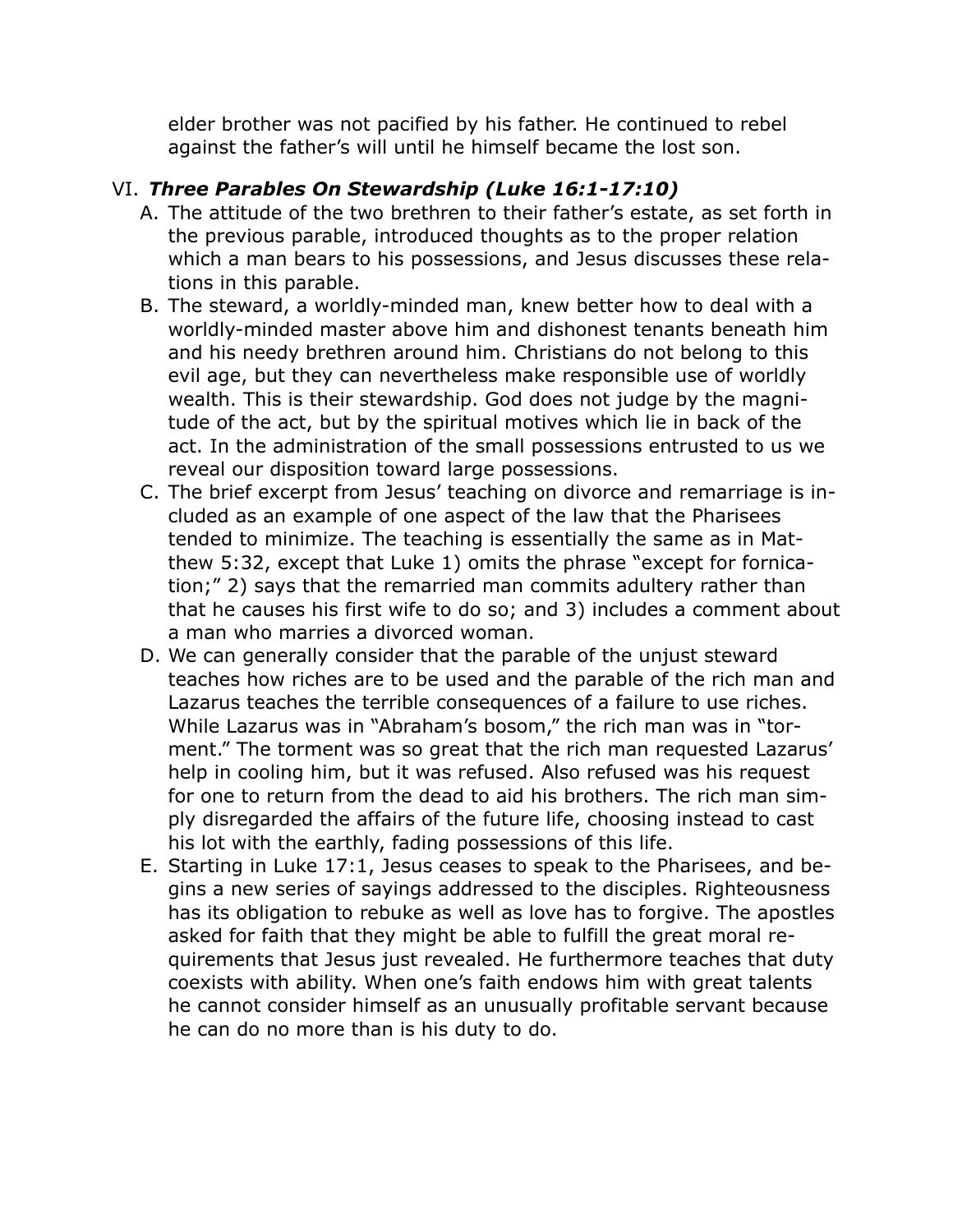#### VII.*Jesus Raises Lazarus From the Dead (John 11:1-44)*

- A. The message and its form indicate the close intimacy between this family and Christ. They make no request, trusting that the love of Jesus will lead Him to Bethany. The resurrection of Lazarus was so that the Son of God would be glorified by manifesting that death held no dominion over Him.
- B. Jesus delayed going to Bethany so He could discipline and perfect the faith of the sisters and the disciples. He withheld His blessing that He might enlarge it. Jesus countered the disciples' objection with an enigmatic statement. That expression may have been a current proverb, perhaps similar to His remark in 9:4.
- C. In his speech, Thomas showed how little faith he had in Christ's ability to conquer death. He needed to witness this miracle, but even after seeing it, it proved insufficient to sustain his faith in the ordeal through which Christ was about to pass (John 20:25-29).
- D. The doctrine of the resurrection was commonly held by all the Jews except the Sadducees. Jesus would draw Martha to look upon Himself as both the resurrection and the life. Where He is, there is life. There is also resurrection at His command without limitation.
- E. His feeling is expressed by three words: "groaned," "troubled" and "wept." The first of these connotes anger. Perhaps Jesus was expressing his resentment against the ravages of death that had entered the human world because of sin. The second word expresses agitation. That is, Jesus was not apathetic or unnerved by the prevailing mood of sorrow. Lazarus had been a beloved friend, and Jesus shared in the common feeling of grief over his death.
- F. When Martha met His condition, which was the last step of faith she could take, Jesus took the next step. He did not ask God to raise Lazarus; He thanked Him for having already answered His prayer. So great was Jesus' faith in the Father that He assumed that this miracle, so necessary to His mission, was as good as done. His main reason for raising Lazarus was to convince the assembled people that He had been sent by the Father.

# VIII.*The Effect Of The Raising Of Lazarus (John 11:45-54)*

- A. As a result of Jesus' miracle in Bethany, a meeting of the Sanhedrin was called. The council expressed not only disapproval but also frustration. The chief priests and Pharisees did not deny the miracles, which made their conduct all the more inexcusable.
- B. They were afraid that Jesus would ultimately undermine Judaism and leave it prey to the innovations of Rome. If Jesus became the dominant power, they would lose their influence.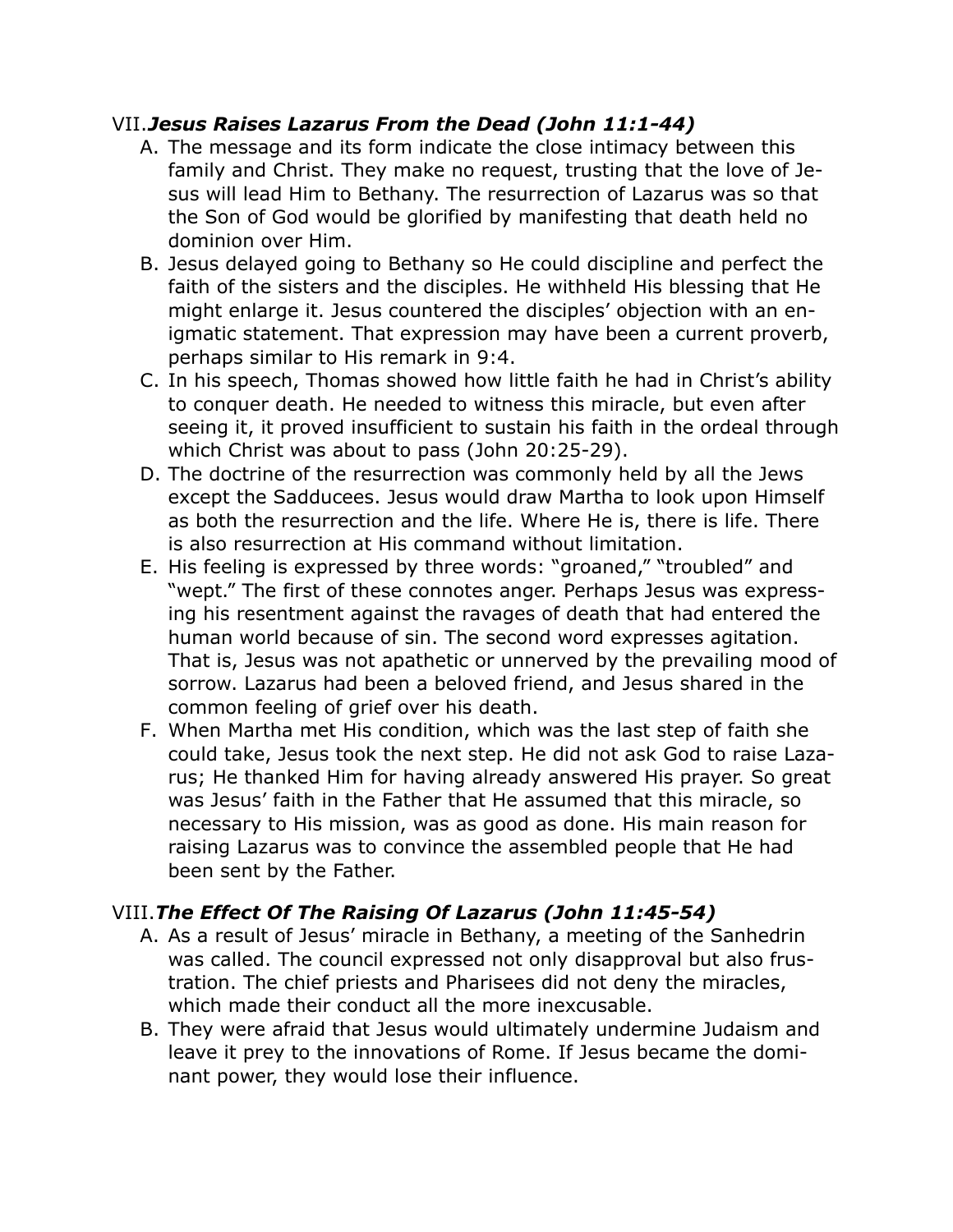- C. Caiaphas was high priest from A.D. 18 to A.D. 36. He championed expediency above law when he coldly suggested that it was better for Jesus to die.
- D. John takes Caiaphas's statement as a kind of double entendre, an unconscious and involuntary prophecy that Jesus would become the sacrifice for the nation so that it might not perish. The irony of the statement is paralleled by the record of the rulers' mockery of Jesus at the crucifixion (cf. Mark 15:31).
- E. Acting on the advice of Caiaphas, the Sanhedrin condemned Jesus without a hearing, and sought the means to carry their condemnation to execution. For this reason Jesus left Bethany, where danger threatened him, and went to Ephraim, a village north of Jerusalem. This town was on the edge of the Judean desert, into which Jesus could flee if necessary.

#### IX. *Jesus Starts On The Last Journey To Jerusalem By Way Of Samaria And Galilee (Luke 17:11-37)*

- A. Jesus passed northward from Ephraim about forty miles, crossing Samaria and coming to the border of Galilee. He then turned east along that border down the wady Bethshean which separates the two provinces and crossed the Jordan into Perea. Here we soon find Him moving toward Jericho in the midst of the caravan of pilgrims on the way to the passover.
- B. The lepers received the blessing when they, like Naaman (2 Kings 5:15), showed their faith by their obedience. However, the Lord publicly noted the indifference and ingratitude of the nine and the thanksgiving of the tenth. Are we as ungrateful for the blessings we receive?
- C. More than three years before, Jesus had begun to say that the kingdom of heaven was at hand, and they thought it was time for this promise to be fulfilled. They were looking for some manifestation of God's power in the civil realm, but they are told that the work of the kingdom is internal and spiritual (John 3:8; 18:36; Colossians 1:27).
- D. When Jesus brings up the glory of the kingdom, He also mentions the humiliation and suffering which precedes it, so that the faith of His disciples may not be weakened by false expectations and misunderstandings. The Lord gives two historical accounts of the false security of the ungodly, and in doing so He endorses them as real history. Despite all warnings, they were taken by surprise.
- E. The solemn words "I tell you" (v. 34) introduce a warning that the return of the Lord reveals ultimate destinies. Even those closely associated (in bed and at work) are separated, one taken into fellowship with God, the other abandoned to judgment. The two illustrations reflect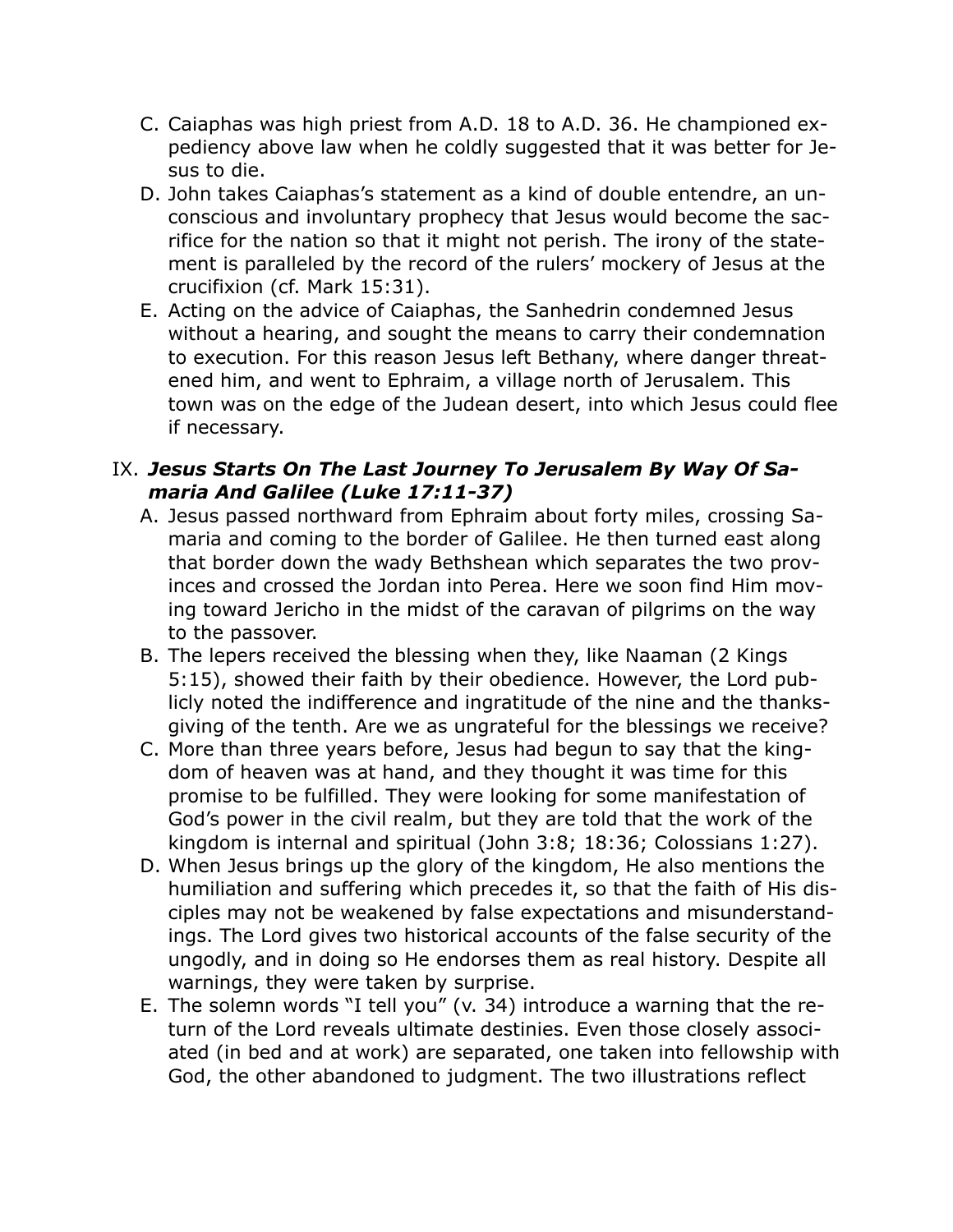activities selected to show that the Son of Man could come at any time, day or night.

F. Jesus gave a proverbial answer, the meaning of which is that sin courts and draws to itself punishment and destruction just as a carcass draws the buzzards and vultures.

# X. *Two Parables On Prayer (Luke 18:1-14)*

- A. The theme of the first parable is that of the vindication of God's misunderstood and suffering people. God's people in Old Testament days needed to "wait" on God as He worked out justice with apparent slowness (cf. Psalm 25:2-3). In the book of Revelation the martyrs wait for vindication (6:9-11).
- B. Though a beloved people cry continually to a just God, yet He will in mercy be longsuffering to their enemies, and because of this longsuffering He will seem to delay His answer, but the delay will not be extended a moment longer than is necessary. When the season of repentance is past, then the Lord's answer will be speedy or immediate.
- C. Despite the admonition to pray without discouragement, and this promise to answer with all speed, God's patience with the wicked, and His consequent delays in answering the prayers of the just, will prove such a trial to His people as to leave it questionable whether any of them will have faith enough to pray until the coming of the Lord. There is an echo of this passage in 2 Peter 3:1-13.
- D. The second parable shows the difference between self-righteousness and humility, and an occasion of prayer is chosen because it best illustrates the point which the Lord desired to teach.
- E. The temple was the appointed place for Jewish prayer. The stated hours of prayer were 9 a.m. and 3 p.m., but men went there to pray whenever they felt like it. The Pharisee prayed having himself rather than God in his thoughts. His prayer was more like a boast of himself. On the other hand, the publican would not even lift his head and smote his breasts, as if to remind himself of the "stroke" of God which he deserved (Nahum 2:7; Luke 23:48).
- F. We are taught here, as in the parable of the prodigal son, that the penitent unrighteous are more acceptable to God than the righteous who make no confession of their sins.

## XI. *Going From Galilee Through Perea, Jesus Teaches About Divorce (Matthew 19:1-12; Mark 10:1-12)*

A. Knowing that Jesus had modified the law of Moses, the Pharisees asked this question seeking to entrap Him. If He agreed with the teaching of Moses, then they would show that He was contradicting His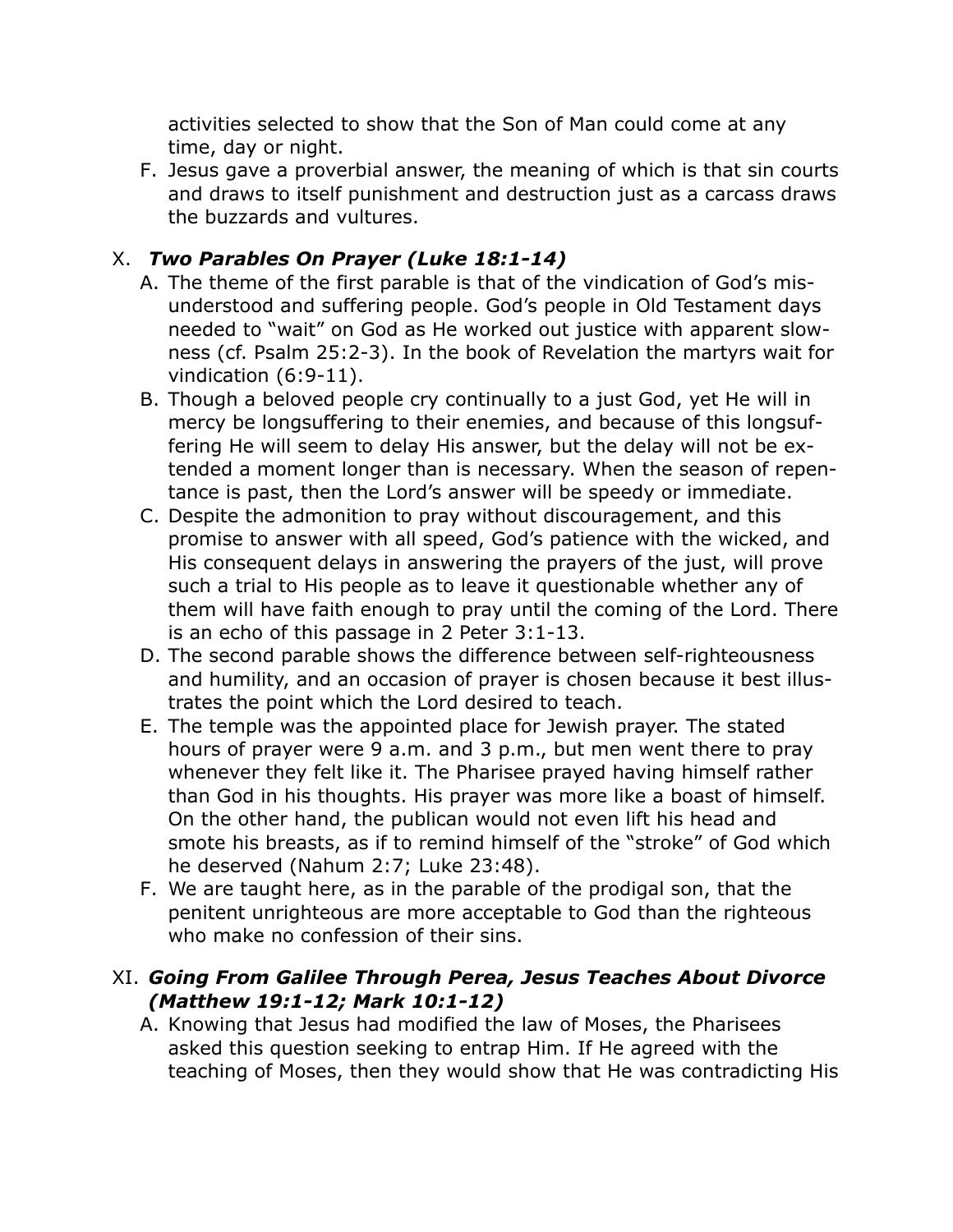former teaching, and was therefore too inconsistent to have any credibility.

- B. Jesus goes back to God's original law on marriage and draws the conclusion that no one can divorce or dissolve marriage for any reason other than what the scriptures allow. The Jews immediately proceeded to show that He was in conflict with the law of Moses. Jesus replied that Moses did not command, but suffered or permitted, men to put away their wives for any reason. Had the law given at creation been pressed upon the people, many would have refused and chosen to live in fornication.
- C. Jesus reaffirmed the teaching of Matthew 5:32 by stating that there is only one reason for divorce: fornication. He gives the innocent party the right to remarry someone who has a right to be married (1 Corinthians 7:39).
- D. The disciples actually illustrate not only the hardness of heart of which Jesus spoke, but also the wisdom of allowing divorce under the law of Moses. "This saying" refers to Jesus' statements in vss. 4-9. Jesus says that because of this law regarding divorce and remarriage, there will be those who will make "themselves eunuchs for the kingdom of heaven's sake."

## XII.*Christ And Children And The Failure Of The Disciples To Understand (Matthew 19:13-15; Mark 10:13-16; Luke 18:15-17)*

- A. Children in Jesus' day were often brought to rabbis and elders to be blessed, customarily by placing hands on them (cf. Genesis 48:14). The disciples rebuked the parents and others who were bringing their children. Why? Perhaps they were annoyed that Jesus was being delayed on His journey to Jerusalem, or they felt they were being interrupted in their important discussion.
- B. Jesus was indignant at their interference, and directed that the children be brought to Him, declaring at the same time that the kingdom of heaven is composed of those who are childlike in their nature.
- C. The incident told in this section is a fitting sequel to the discourse on divorce. The little children, the offspring of happy wedlock and a source of constant joy and pleasure to faithful husbands and wives, serve by their presence to correct false impressions as to the supposed inconvenience of an indissoluble marriage bond.

## XIII.*The Rich Young Ruler And The Perils Of Riches (Matthew 19:16-20:16; Mark 10:17-31; Luke 18:18-30)*

A. When the young man came running kneeling, he showed his great reverence for Jesus. He seemed to think, though, that heaven could be gained by performing some meritorious acts.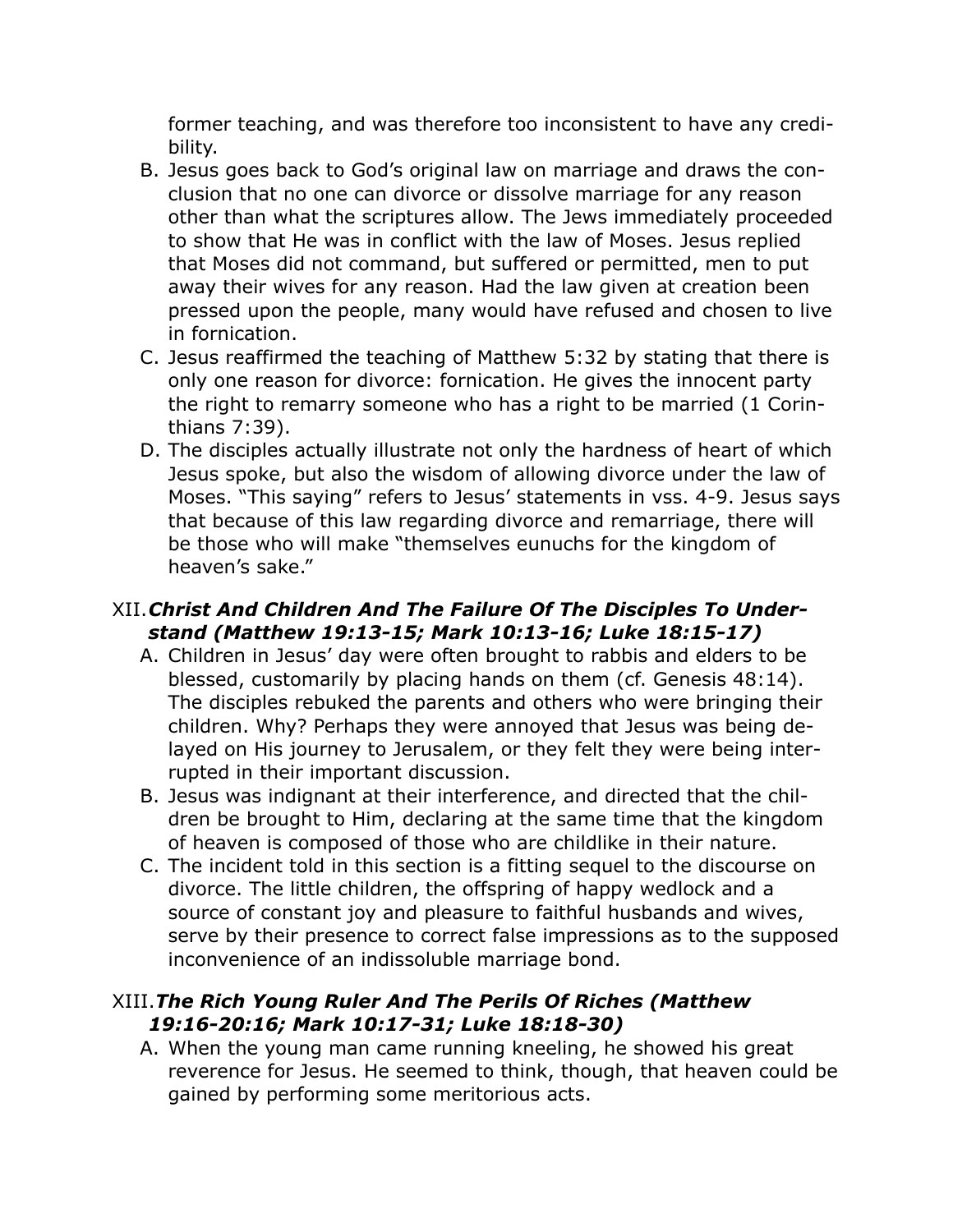- B. God, who knows what is good, had revealed good in the commandments which He had given. Yet the ruler had asked Jesus to be wise above God's revelation, and to create a law or rule of goodness in addition to that already given.
- C. What Jesus demands is undivided loyalty and full-hearted obedience. This young man could not face that. He was willing to discipline himself to observe all the outward stipulations and even perform extra works; but because of his wealth, he had a divided heart. His money was competing with God; and what Jesus everywhere demands as a condition for eternal life is absolute surrender of self.
- D. The possession and use of riches is permitted to the Christian, but their possession becomes a sin when the one who owns them comes to trust in them or in any way suffers them to interfere with his duties toward or relations to God. It should be remembered that Judas heard these words only a short time before he sold His Lord.
- E. Peter, impressed by "impossible" and speaking for his fellow disciples, thinks Jesus' words are unfair to the disciples. His statement suggests that he and the others are still thinking in terms of deserving or earning God's favor. Jesus promises that the apostles, in their own personal ministries, would "judge" the Lord's church after He ascended to heaven.
- F. The promise of large recompense which Jesus had just given ("hundredfold") was apt to tempt some to labor not for love, but for the rewards which might be repeated thereby. Jesus corrects this spirit by His statement and the parable that follows it.

## XIV.*Jesus Again Foretells His Death and Resurrection To His Disciples (Matthew 20:17-28; Mark 10:32-45; Luke 18:31-34)*

- A. This was the third and by far the clearest and most circumstantial prophecy concerning His death. The details are minute even to the complicated arrangement by which the Jewish authorities pronounced sentence and forced Pilate to confirm their sentence.
- B. Despite the fact that Jesus was now plainly telling them of His death, James and John could not rid their minds of the delusion that He was about to ascend to the earthly throne of David. The "right hand" and "left hand" suggest proximity to the King and a share in His prestige and power. They confidently expressed that they were ready to go with Jesus ("drink the cup" and "be baptized with the baptism"), but He, in a gentle rebuke, informed them that they would indeed suffer for the cause of Christ.
- C. The indignation of the ten doubtless sprang less from humility than jealousy plus the fear that they might lose out. Power and authority characterized the Roman Empire. Greatness among Jesus' disciples is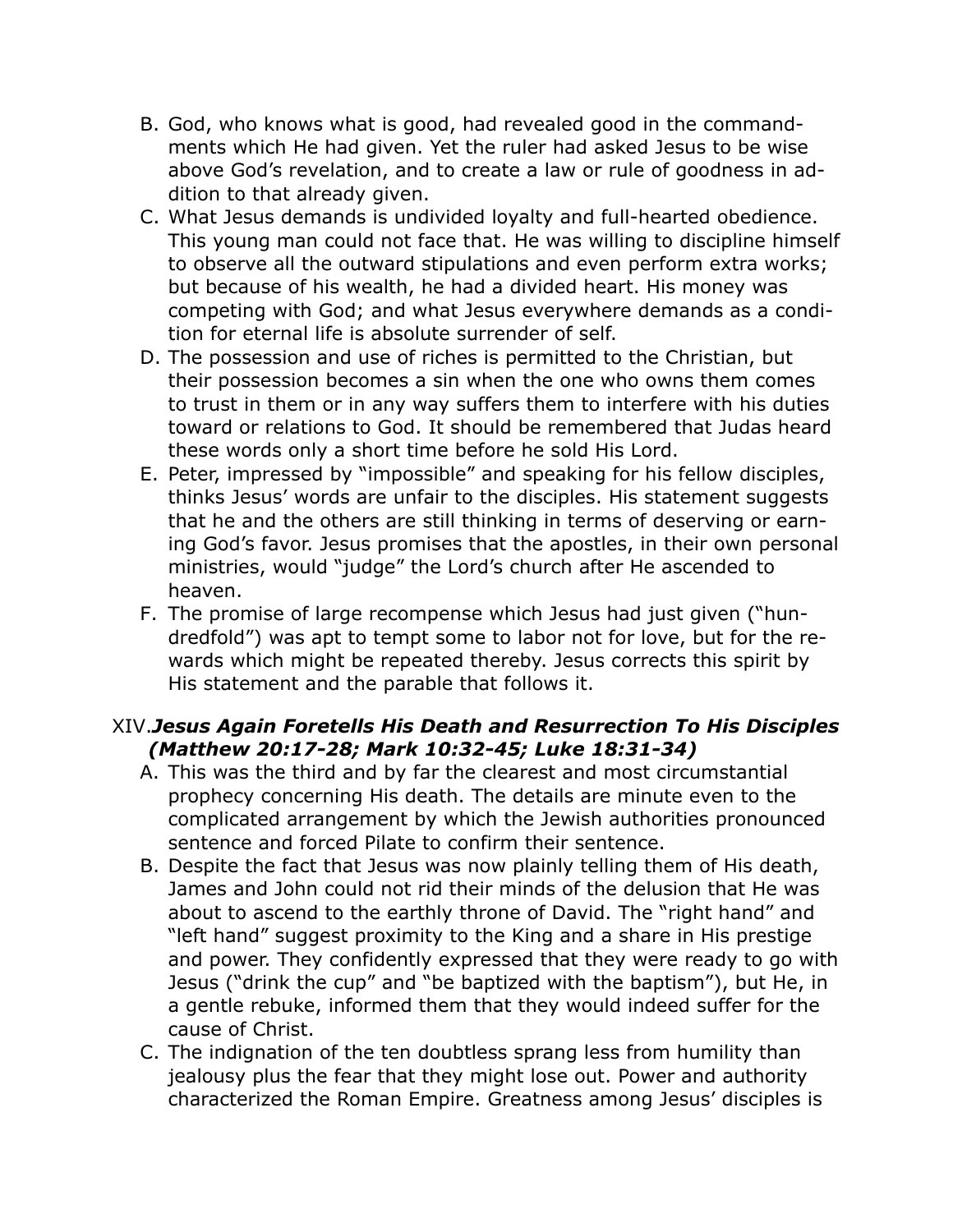based on service. Anyone who wants to be great must become the "minister." At this point Jesus presents Himself -- the Son of Man -- as the supreme example of service to others.

#### XV. *Blind Bartimaeus And His Companion Healed (Matthew 20:29-34; Mark 10:46-52; Luke 18:35-43)*

- A. Matthew tells of two men, while Mark and Luke tell only of one -- the principle one, Bartimaeus. The title "son of David" was the popular Jewish designation for the Messiah, and Bartimaeus confessed his faith in the Messiahship of Jesus. Blind as he was, he saw more than those who spoke of the Lord as Jesus of Nazareth, thus making Jesus different from other men only in the matter of His residence.
- B. Although there were attempts to silence him, he demonstrated the spirit of Jacob. The more resistance he met, the more strenuously he wrestled to obtain the blessing. Jesus is no respecter of persons. He heard the cry and stopped.
- C. After his healing, there is no command to be silent. That point in Jesus' ministry has been reached when more public self-disclosure could not change the course of events. The two healed men joined the crowds following Jesus, pressing on to the passover they expected and the cross they did not.

#### XVI.*Jesus Visits Zacchaeus (Luke 19:1-28)*

- A. Zacchaeus was a "chief tax collector," holding a higher office in the Roman tax system than Matthew did (5:27-30). This system, under which an officer gained his income by extorting more money from the people than he had contracted to pay the Roman government, had evidently worked well for Zacchaeus.
- B. Jericho had been filled with reports about Jesus, and great excitement existed among the people. Zacchaeus shared this excitement. This is the only instance where Jesus invited Himself to be any man's guest. Love constrained Him to pause in Jericho that He might save the house of Zacchaeus.
- C. The visit of Jesus had converted Zacchaeus and brought salvation to his house. Though as yet Jesus was sent only to the lost sheep of the house of Israel (Matthew 15:24), and was not proclaiming salvation to the Gentiles, yet He could consistently receive Zacchaeus, for, though an outcast publican, he had not so forfeited his sonship in Abraham as to bar him for this right.
- D. The people were filled with dreams and expectations which a few days later resulted in the triumphal entry. They were eagerly looking for honors and rewards under the new ruler. Jesus corrected these false